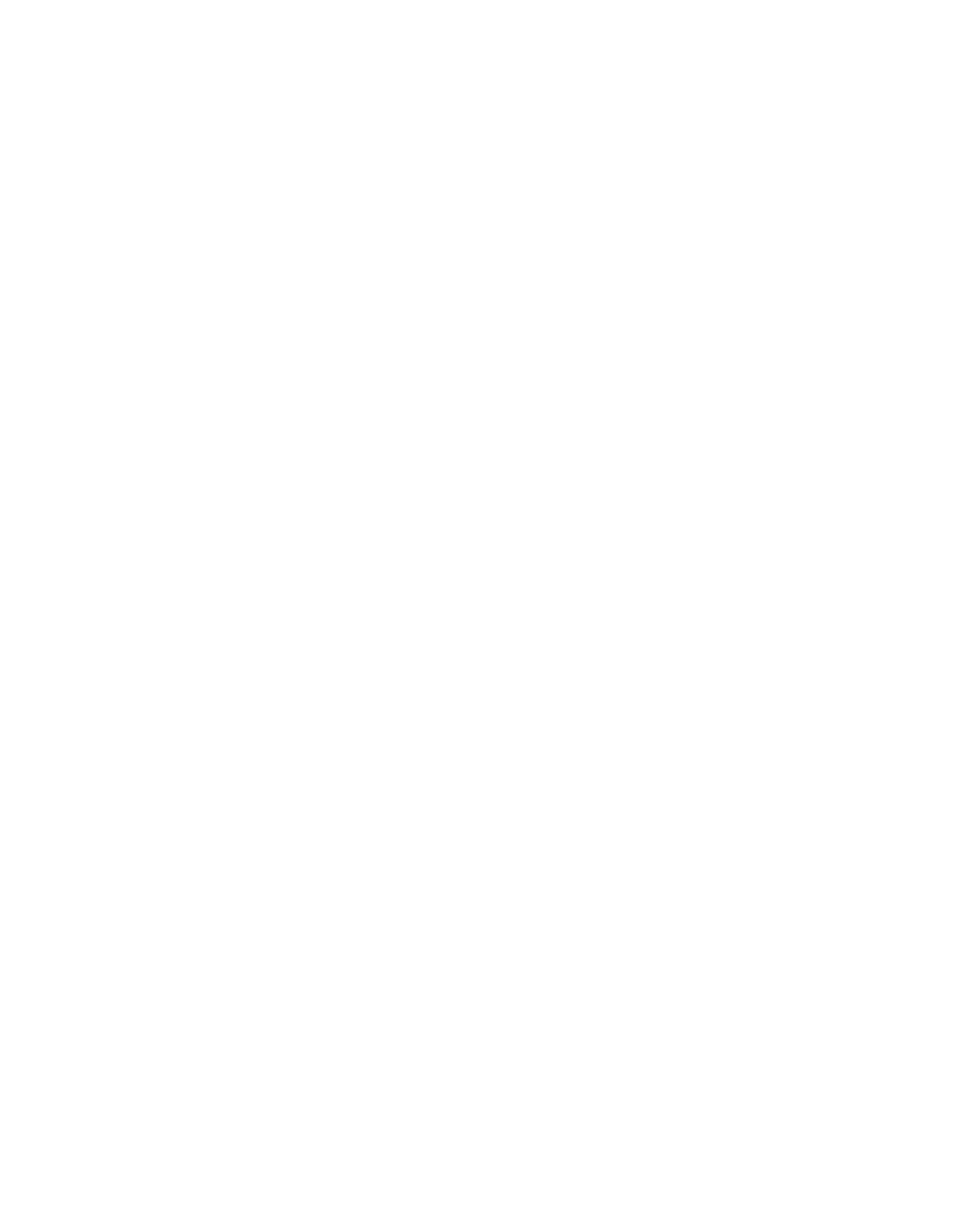# **B.PHARM V SEMISTER**

### **COURSE NO 501: PHARMACEUTICAL BIOTECHNOLOGY**

### **objectives:**

| 1. To impart knowledge on various biological products, preparation, storage and |
|---------------------------------------------------------------------------------|
| uses.                                                                           |
| 2. To gain knowledge on preparation, storage and use of blood and blood         |

- products. To impart the knowledge on preparation, standardization and storage of various immunological preparations.
- **3.** To impart knowledge on fermentative production, recovery and uses of selected products.
- **4.** Knowledge on sterility testing and its importance, RIA, and ELISA techniques.
- **5.** Fundamentals of microbial production of useful enzymes and immobilization of enzymes, microbial transformations.
- **6.** Basics of recombinant DNA technology, hybridoma technology- their application in production of therapeutically useful products.
- **7.** Introduction to bioinformatics.

| <b>Units</b> | <b>Contents</b>                                                      | <b>Hrs</b> |  |  |  |
|--------------|----------------------------------------------------------------------|------------|--|--|--|
|              |                                                                      |            |  |  |  |
| Unit-1:      | Animal products:                                                     | 06         |  |  |  |
|              | Insulin – Extraction, Purification and types of<br>$\Gamma$          |            |  |  |  |
|              | formulations                                                         |            |  |  |  |
|              | II<br>Preparation and uses of Pancreatin, Pepsin, Heparin,           |            |  |  |  |
|              | Thyroid and Liver preparations as per I.P.                           |            |  |  |  |
|              | Blood products & Plasma substitutes: Prepartion, uses and storage of |            |  |  |  |
|              | the following; Whole human blood, Dried human plasma, human          |            |  |  |  |
|              | gamma globulins, clinical dextran and absorbable haemostats.         |            |  |  |  |
|              |                                                                      |            |  |  |  |
| Unit-2:      | Immunological products: Preparation & standardization of the         | 10         |  |  |  |
|              | following; Vaccines – BCG, DPT, Poliomyelitis and Typhus.            |            |  |  |  |
|              | Toxoids - Diphtheria and Tetanus. Antitoxins - Diphtheria and Gas-   |            |  |  |  |
|              | gangrene                                                             |            |  |  |  |
|              |                                                                      |            |  |  |  |
| Unit-3:      |                                                                      | 10         |  |  |  |
|              | <b>Fermentation Products</b>                                         |            |  |  |  |
|              |                                                                      |            |  |  |  |
|              | Introduction to fermentation, aerobic and anaerobic, surface,        |            |  |  |  |
|              | submerged and solid state fermentations and fermentation media.      |            |  |  |  |
|              | Design and operation of industrial fermenter. Fermentative           |            |  |  |  |
|              | production, recovery and uses of the following,                      |            |  |  |  |
|              | Antibiotics<br>- Penicillin and Streptomycin<br>$\Gamma$             |            |  |  |  |
|              | Organic acids<br>- Citric and Lactic acids<br>$\mathbf{II}$          |            |  |  |  |
|              | III) Solvents<br>- Alcohol                                           |            |  |  |  |
|              | IV) Vitamins - Vitamin- $B_{12}$                                     |            |  |  |  |
|              | Miscellaneous<br>- Lactobacillus spores<br>V)                        |            |  |  |  |
|              |                                                                      |            |  |  |  |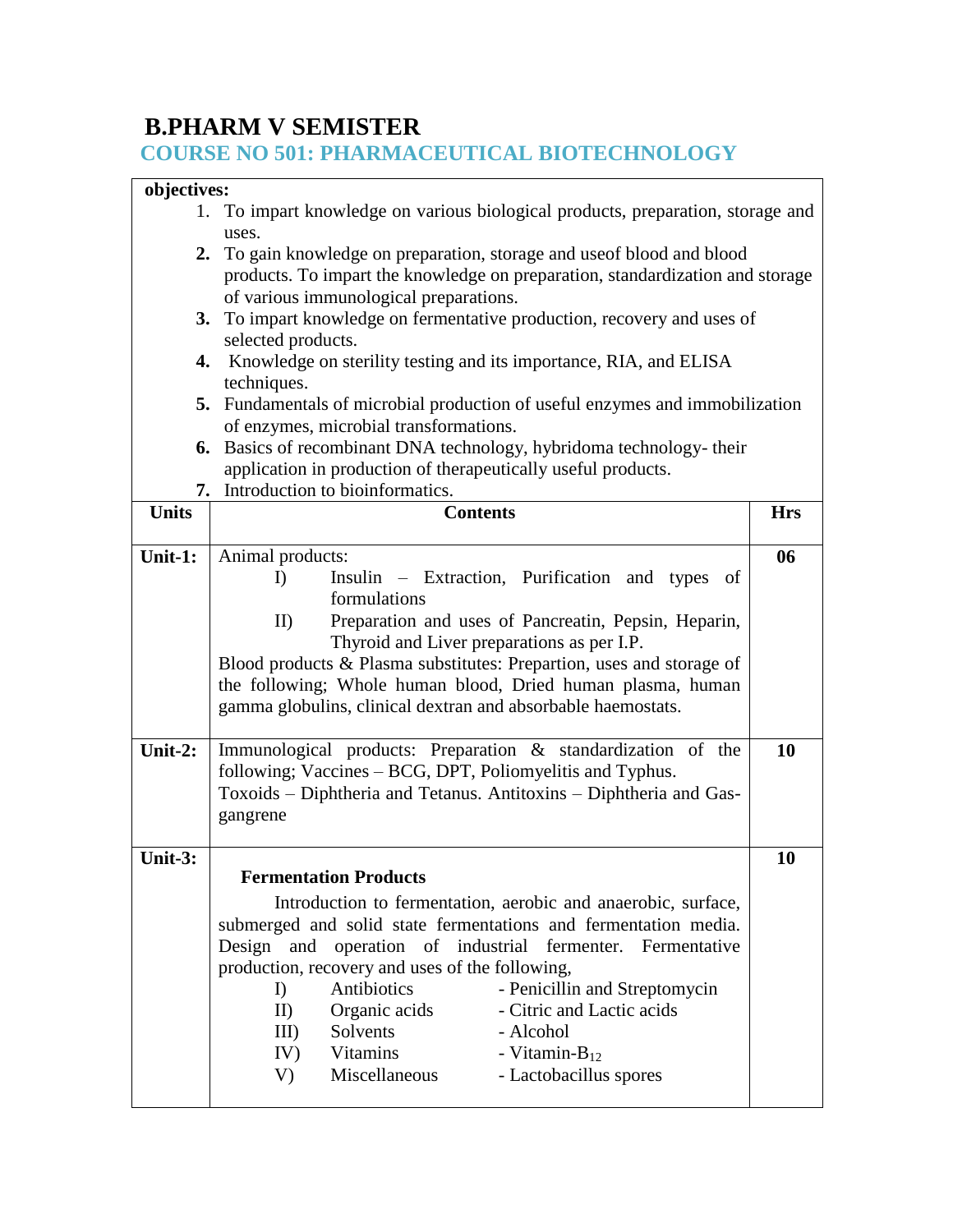| Unit-4:    | Test for sterility: Sterility testing media, sampling, neutralization of<br>various antimicrobial substances in dosage forms, conducting the<br>tests for injections, surgical sutures (Catgut), cotton, tubings and<br>bottles.<br>Principles of microbiological assay of amino acids, vitamins and<br>antibiotics. Detailed assay of lysine, vitamin- $B_{12}$ and penicillin.                                                                                                                                                                                                                                               | 09             |
|------------|--------------------------------------------------------------------------------------------------------------------------------------------------------------------------------------------------------------------------------------------------------------------------------------------------------------------------------------------------------------------------------------------------------------------------------------------------------------------------------------------------------------------------------------------------------------------------------------------------------------------------------|----------------|
| Unit- $5:$ | Radioimmunoassay (RIA): Principle and applications. Estimation of<br>insulin in blood by RIA. ELISA: Principle and applications                                                                                                                                                                                                                                                                                                                                                                                                                                                                                                | 04             |
| Unit-6:    | Enzymes, Enzyme immobilization and microbial transformations<br>1. Enzymes: Sources and general methods of preparation.<br>Preparation of fungal<br>diastase. Applications in pharmaceutical industry, therapeutics<br>and clinical assays<br>2. Immobilization: Advantages and limitations, techniques of<br>immobilization of<br>enzymes and cells.<br>3. Microbial transformations: Advantages, different types of<br>microbial and steroid<br>Conversions                                                                                                                                                                  | $\overline{7}$ |
| Unit-7:    | <b>Recombinant DNA technology</b><br>1. Introduction to genetic engineering. Brief description of (a)<br><b>Restriction of</b><br>DNA (b) Ligation of DNA (c) Introduction into host cells (d)<br>selection<br>$(e)$ Use<br>of the plasmids<br>Recombinant<br>and<br>bacteriophages as cloning vehicles, artificial plasmid vectors,<br>cosmids and phasmids (f) Agarose gel electrophoresis, southern,<br>northern and western blotting.<br>2. Applications of R-DNA technology: Production of human<br>insulin and hepatitis B vaccine. Hybridoma technology:<br>Production of monoclonal antibodies and their applications. | 10             |
| Unit-8:    | Bioinformatics: Introduction, scope and applications                                                                                                                                                                                                                                                                                                                                                                                                                                                                                                                                                                           | 04             |

## **Text books and Reference books:**

- 1. Bentley's text book of pharmaceutics by Herold Davis  $-7<sup>th</sup>$  and Latest edition
- 2. The microbiological assay of Vitamin B-complex and amino acids by E. C. Barton Wright, Sir Issac Pitman and Sons Ltd., London
- 3. Analytical microbiology by Kavanagh, Academic press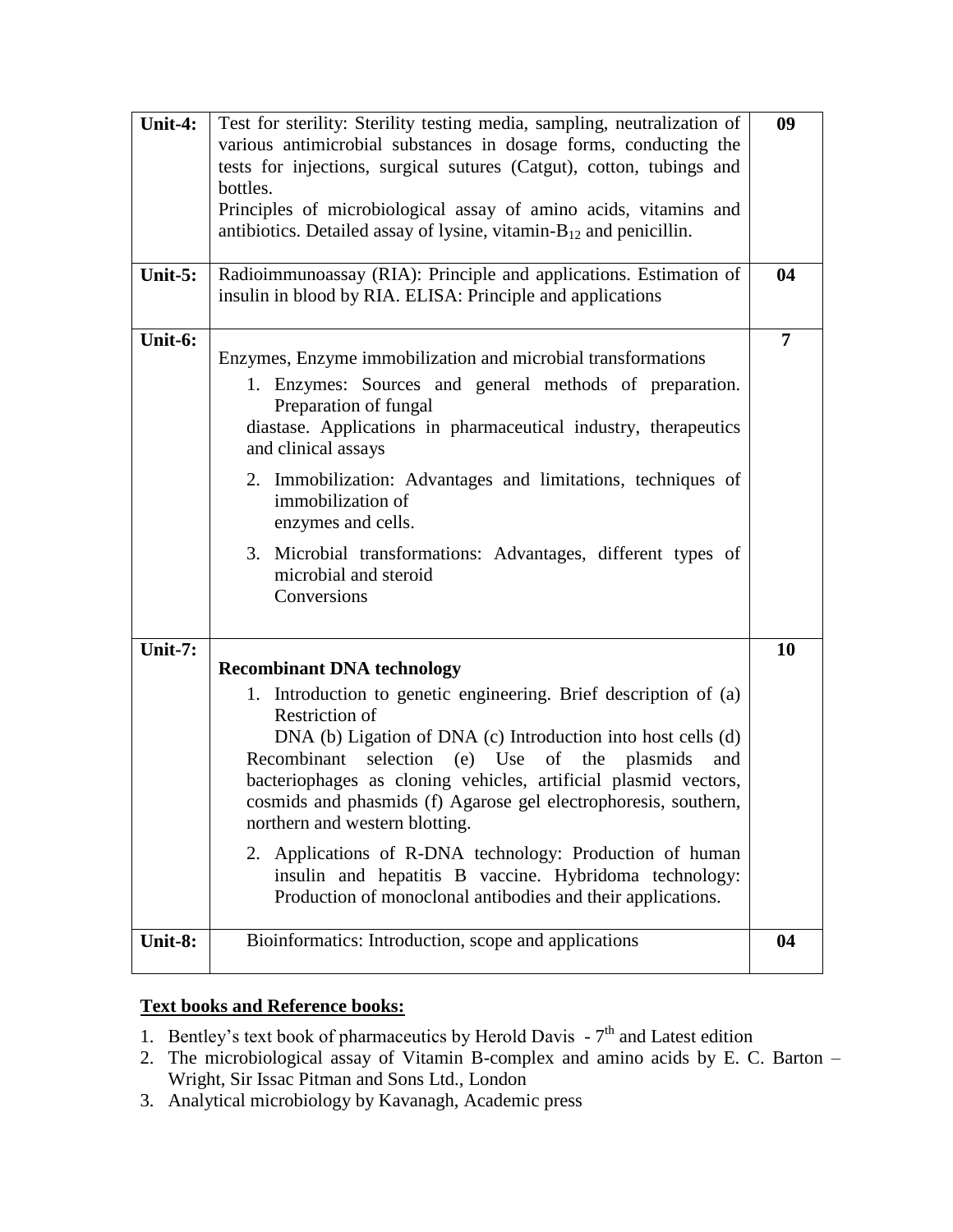- 4. Tutorial pharmacy by Cooper and Gunn
- 5. Indian Pharmacoepoeia, Volume-I, 2010 Edition.
- 6. Remington's Pharmaceutical Sciences
- 7. Pharmaceutical biotechnology by Vyas and Dixit, BS Publications & distributors, New Delhi.
- 8. Pharmaceutical Biotechnology by K.Sambamurthy&Ashutoshkar, New age international publishers.
- 9. Industrial microbiology by L.E. Casida JR., New age international publishers.
- 10. Principles of gene manipulation by Primrose, Twyman,  $6<sup>th</sup>$  Edition, Blackwell.
- 11. Foundation in Pharmaceutical Biotechnology by B.P Nagori and RoshanIssarani published by Pharma book syndicate.

# **COURSE NO 502: PHARMACEUTICAL BIOTECHNOLOGY – PRACTICALS**

### **List of experiments**:

- 1. Sterilization by autoclaving and test for sterility;
- 2. Sterilization by dry heat and test for sterility;
- 3.Sterilization by heating with bactericide and test for sterility;
- 4. Sterilization by gas and test for sterility;
- 5. Test for sterility of commercial dextrose injection I.P.
- 6. Test for sterility of preparation containing sulphanilamide;
- 7. Preparation and standardization of a bacterial vaccine.
- 8. Fermentative production of penicillin/Neomycin (Demonstration)
- 9. Fermentative production of glutamic acid (Demonstration);
- 10. Microbiological assay of penicillin including construction of standard curve;
- 11. Test for presence of fungi in tap water;
- 12. Determination of minimum inhibitory concentration of phenol;
- 13. Immobilization of microbial cells by entrapment in sodium alginate;
- 14. Isolation of DNA from bacteria (Demonstration).

# **COURSE NO 503: PHARMACEUTICAL CHEMISTRY-IV (MEDICINAL CHEMISTRY- I)THEORY**

#### **Learning objectives:**

1. To develop the linkage between organic molecules and their transformation to the drug molecule.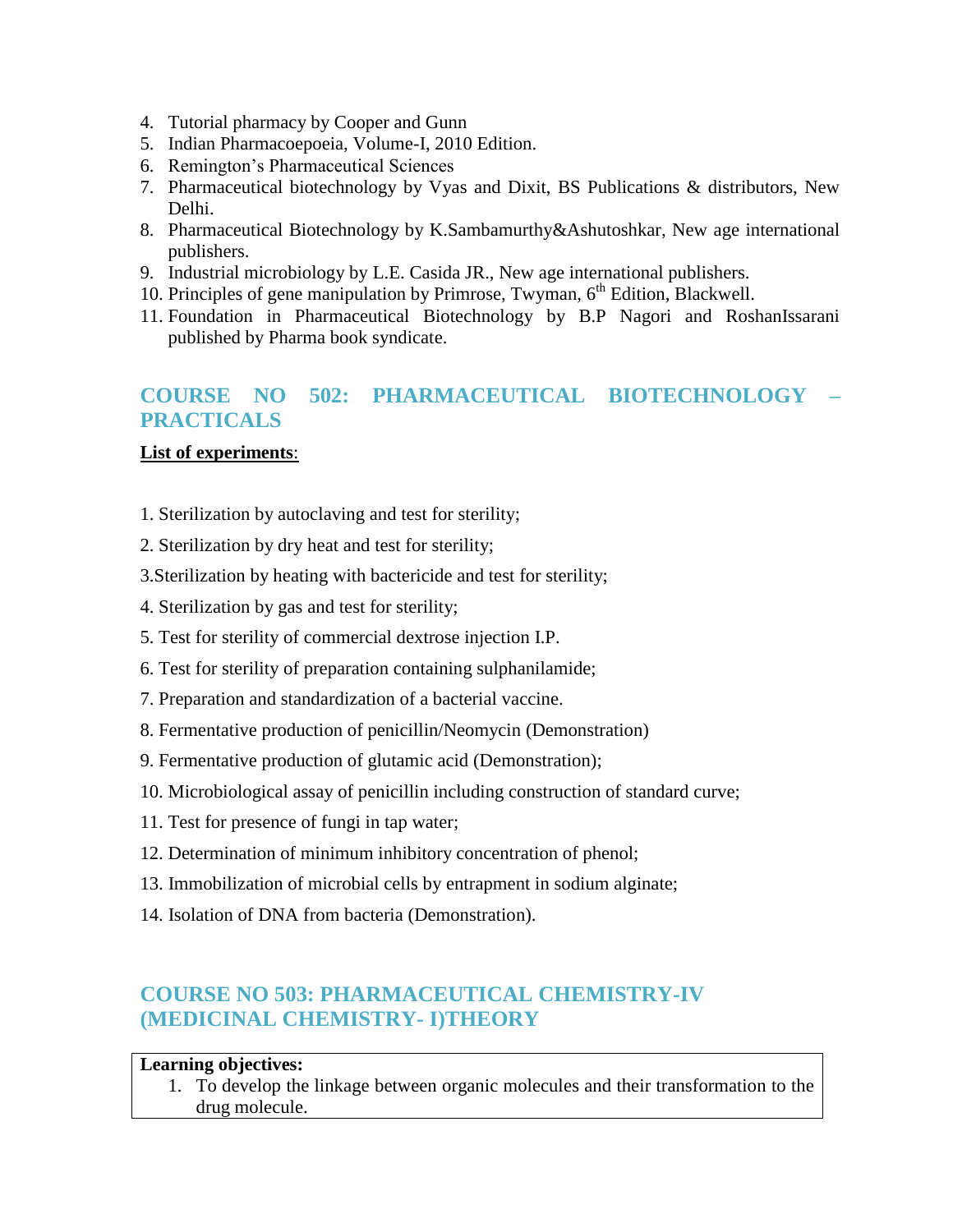|  |  |  | 2. To develop the ability to name drugs having various structural features. |  |
|--|--|--|-----------------------------------------------------------------------------|--|
|  |  |  |                                                                             |  |

|              | 3. To expose students towards different chemical classes of compounds and their                                                                                                                                                                                                                                                                                                                                                                                                                                 |            |  |  |
|--------------|-----------------------------------------------------------------------------------------------------------------------------------------------------------------------------------------------------------------------------------------------------------------------------------------------------------------------------------------------------------------------------------------------------------------------------------------------------------------------------------------------------------------|------------|--|--|
|              | relationships according to their biological activity.                                                                                                                                                                                                                                                                                                                                                                                                                                                           |            |  |  |
| <b>Units</b> | <b>Contents</b>                                                                                                                                                                                                                                                                                                                                                                                                                                                                                                 | <b>Hrs</b> |  |  |
| Unit-1:      | History, introduction and development of medicinal chemistry,<br>nomenclature of drugs.<br>Heterocyclic compounds: Nomenclature and numbering<br>of<br>heterocyclic systems, general methods of preparation and important<br>reactions of five membered and six membered heterocyclic systems-<br>pyrrole, furan, thiophene, pyridine, quinoline, isoquinoline and indole                                                                                                                                       | 06         |  |  |
| Unit-2:      | Acquaintance with the following heterocyclic systems commonly<br>encountered in therapeutic agents with suitable examples. Aziridine,<br>thiadiazole, oxazole, isoxazole, thiazole, imidazole, pyrazole,<br>pyridazine, pyrimidine, piperazine, piperidine, benzothiazole, purine,<br>benzimidazole, indole, benzothiadiazine, pteridine, pthalazine,<br>quinazoline, quinoline, isoquinoline, benzopyran, benzodiazipines,<br>phenothiazine, aciridine, thiaxanthene                                           | 10         |  |  |
| Unit- $3:$   | Study of the classification, mode of action, structural activity<br>realationship (wherever applicable) and synthesis of specified<br>members of the following classes of drugs.<br>General anaesthetics: Halothane, thiopental sodium and diethyl ether.<br>Sedatives and hypnotics: Phenobarbital, buspirone, diazepam,<br>alprazolam.<br>Anticonvulsants:<br>phenytoin, valproic acid, etho<br>suximide,<br>carbamazepine.<br>Central voluntary muscle relaxants: mefenicin, methocarbamol                   | 10         |  |  |
| Unit-4:      | Study of the classification, mode of action, structural activity<br>realationship (wherever applicable) and synthesis of specified<br>members of the following classes of drugs.<br>Analgesics: Narcotic analgesics-derivatives of morphin, morphinan,<br>phenylpiperidine, benzazocine, diphenyl propylamine and isosters.<br>antagonists-morphine<br>derivatives,<br>Narcotic<br>miscellaneous<br>compounds, antitussives and expectorants. Synthesis of meperidine,<br>methadone, pethidine and propoxiphen. | 08         |  |  |
| Unit-5:      | A study of the classification, mode of action, structural activity<br>realationship (wherever applicable) and synthesis of specified<br>members of the following classes of drugs.<br>Nonsteroidal<br>anti-inflammatory<br>analgesics and<br>antipyretics-<br>paracetamol, asprin, indomethacin, diclophenac sodium, ibuprofen<br>and piroxicam.                                                                                                                                                                | 06         |  |  |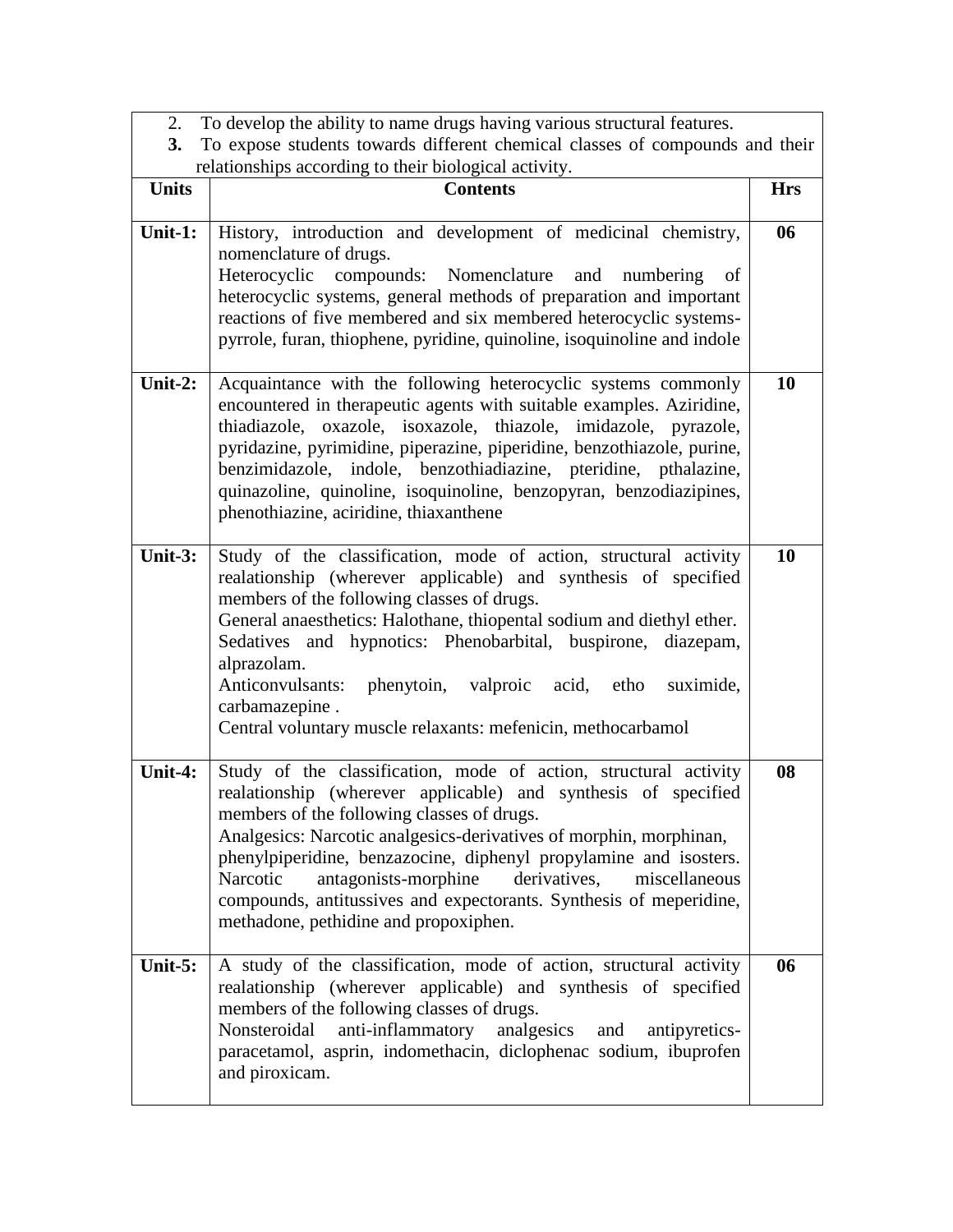| Unit-6:    | A study of the classification, mode of action, structural activity<br>realationship (wherever applicable) and synthesis of specified<br>members of the following classes of drugs.<br>Analeptics: Nikethamide, picrotoxin, pentelene tetrazole, ethamiban,<br>doxapram<br>Antipsychotic agents: chloropromazine, promethazine, thiothexene<br>and haloperidol.<br>Antidepressants:<br>imipramine, desipramine, amitryptiline,<br>isocarboxazide phenelzine | 07 |
|------------|------------------------------------------------------------------------------------------------------------------------------------------------------------------------------------------------------------------------------------------------------------------------------------------------------------------------------------------------------------------------------------------------------------------------------------------------------------|----|
| Unit- $7:$ | A study of the classification, mode of action, structural activity<br>realationship (wherever applicable) and synthesis of specified<br>members of the following classes of drugs.<br>1. Diagnostic agents: Radio-opaques, agents for kidney function<br>and liver function tests, miscellaneous agents.<br>2. Local anaesthetics: benzocaine, procaine, lignocain and<br>dibucaine.                                                                       | 07 |
| Unit-8:    | A study of the classification, mode of action, structural activity<br>realationship (wherever applicable) and synthesis of specified<br>members of the following classes of drugs.<br>Antihistaminic agents: diphenhydramine HCl, chloropheniramine,<br>chlorcyclizine, cetrizine, meperamine, ranitidine and omeprazole.<br>Antidiabetic agents: Insulin and its preparations, tolbutamide and<br>glibenclamide                                           | 06 |

#### **TEXT BOOKS:**

- 1. Wilson and Gisvold, Textbook of organic, Medicinal and Pharmaceutical Chemistry
- 2. Bently and Driver's Textbook of Pharmaceutical Chemistry
- 3. Remington's Practice of Pharmaceutical Sciences.
- 4. Medicinal chemistry by Nadendla Rama Rao Published by Pharma book syndicate.

#### **Reference Books**

- 1. Organic Chemistry, Vol. I. By I.L.Final
- 2. Essentials of Medicinal Chemistry by Karlkovas
- 3. Medicinal Chemistry, Vol. I,II and III. By A.Burger

Indian Pharmacopoeia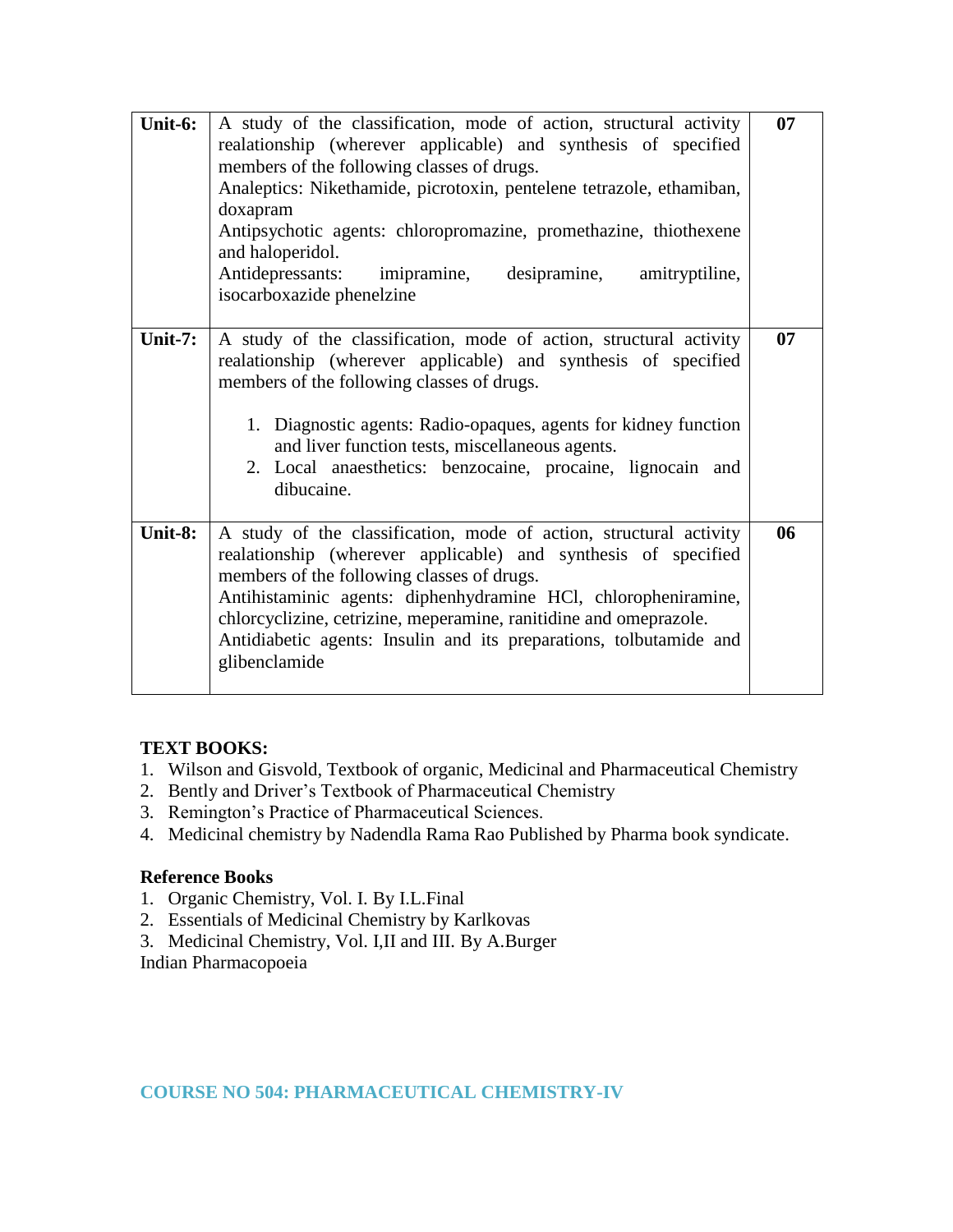### **(MEDICINAL- I)**

### **PRACTICALS**

- 1. Preparation of drugs including heterocyclic compounds involving two or more steps like: Benzimidazole, 3,4-dihydroxy-4-oxo-phthalazine, Benztriazole, 1,2,3,4 tetrahydrocarbazole, 6-methyl uracil, 7-hydroxy-4-methyl coumarin,3-methyl-1-phenyl-5-pyrazolone, Benzoin, Diphenylhydantoin, Chlorbutol.
- 2. Identification tests for selected drugs.
- 3. Analysis of formulations containing selected drugs like meprobamate, phenytoin, ibuprofen, chlorpromazine, lignocaine, oxyphenbutazone, diphenhydramine.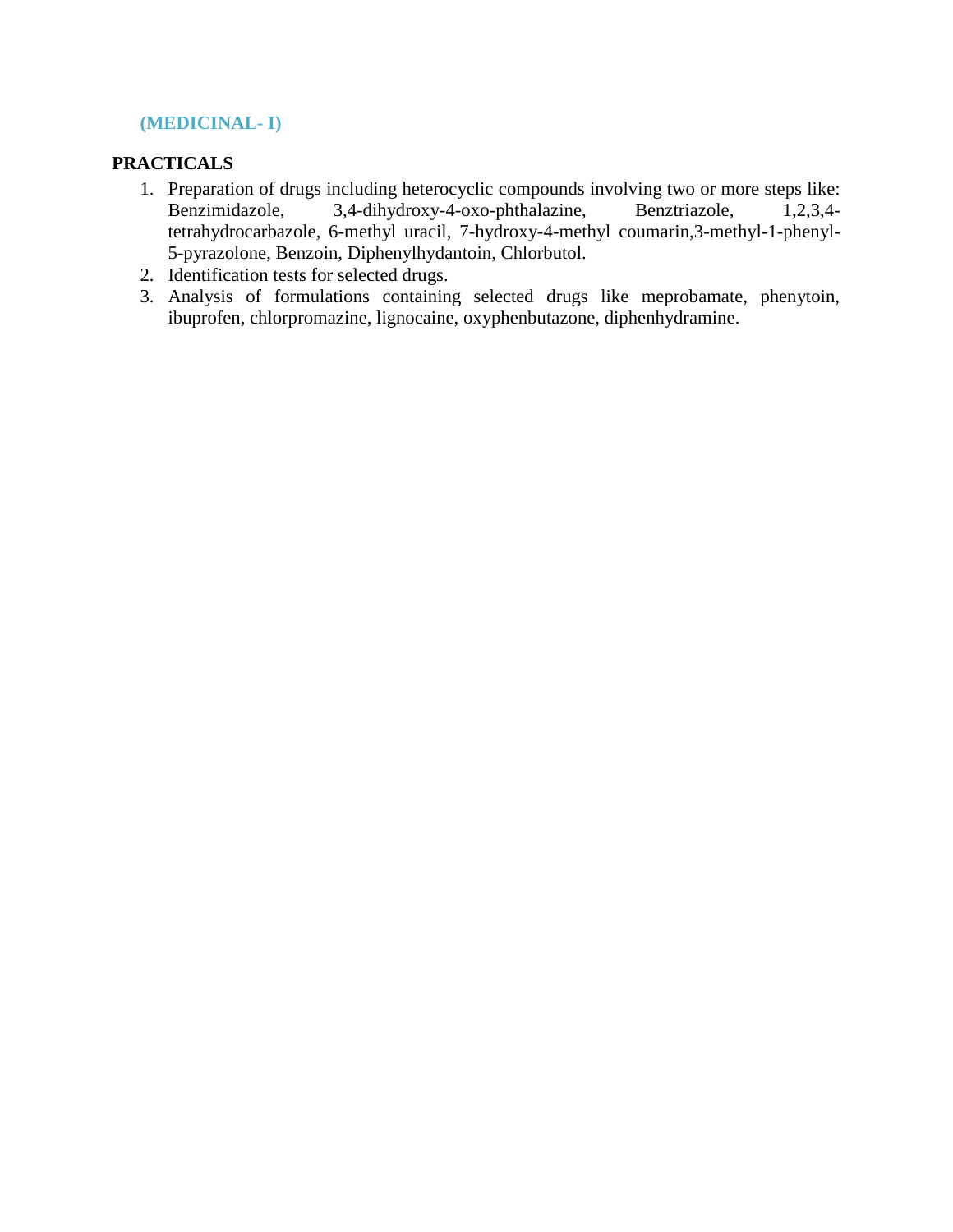# **COURSE NO 505: PHARMACEUTICAL ENGINEERING – II**

A study of the following unit operations as applied to Pharma Industry.

|              | <b>Learning objectives:</b>                                                        |            |  |  |  |
|--------------|------------------------------------------------------------------------------------|------------|--|--|--|
|              | 1. To create awareness regarding the unit operations involved in Pharmaceutical    |            |  |  |  |
| industry.    |                                                                                    |            |  |  |  |
|              | 2. To provide overview of equipment used in a pharmaceutical industry.             |            |  |  |  |
|              | 3. To enable students in selecting proper equipment for material processing in     |            |  |  |  |
|              | Pharma. Industry                                                                   |            |  |  |  |
|              | 4. To educate learners about hazards and safety aspects in industrial environment. |            |  |  |  |
| <b>Units</b> | <b>Contents</b>                                                                    | <b>Hrs</b> |  |  |  |
| Unit-1:      | Drying: Introduction, classification of drying equipment - static bed,             | 10         |  |  |  |
|              | moving bed and fluidized bed systems - spray dryer, infrared drying,               |            |  |  |  |
|              | freeze drying, choice of dryers. Factors influencing the rate of drying,           |            |  |  |  |
|              | Mechanism of drying with carrier gas, typical drying curve.                        |            |  |  |  |
| Unit-2:      | Crystallization : Crystal forms and Crystal habbit – supersaturation               | 08         |  |  |  |
|              | and formation of crystals and crystal growth, Mier's supersaturation               |            |  |  |  |
| Unit-3:      | theory of Crystallization and its limitations, solubility curves                   |            |  |  |  |
|              | Mixing: Solid – solid mixing mechanism of mixing. Mixers: V type,                  | 07         |  |  |  |
|              | drum, paddle and Rotocube mixers - selection of mixer, mixing of                   |            |  |  |  |
|              | viscous masses: kneading machines and ointment mills.                              |            |  |  |  |
| Unit-4:      | Liquid – liquid and gas – liquid mixing equipment. Impellers – their               | 07         |  |  |  |
|              | characteristics and field of operation.                                            |            |  |  |  |
|              |                                                                                    |            |  |  |  |
| Unit-5:      | Size reduction : Classification of equipment - cutting roll, edge                  | 07         |  |  |  |
|              | runner and end runner mills, disintegrators, hammer mills, ball and                |            |  |  |  |
|              | tube mills, colloid mills – impact mills, fluid energy mill,                       |            |  |  |  |
|              |                                                                                    |            |  |  |  |
| Unit-6:      | Choice of size reduction machinery $-$ theory of size reduction.                   | 07         |  |  |  |
|              | Energy for size reduction. Size separation: Screens and screening                  |            |  |  |  |
|              | equipment – air and hydraulic separators, sedimentation, particle size             |            |  |  |  |
|              | distribution and its measurement – representation of data.                         |            |  |  |  |
|              |                                                                                    |            |  |  |  |
| Unit-7:      | Refrigeration: Principles and equipment, choice of refrigerant,                    | 07         |  |  |  |
|              | coefficient of performance. Humidity control: Definition, methods of               |            |  |  |  |
|              | monitoring and drying gases $-$ air conditioning, cooling towers $-$ wet           |            |  |  |  |
|              | and dry bulb hygrometry, study of air handling systems.                            |            |  |  |  |
|              |                                                                                    |            |  |  |  |
| Unit-8:      | Extraction: Principles of solid – liquid and liquid – liquid extraction,           | 07         |  |  |  |
|              | equipment, diffusion batteries - extraction of towers - Podbielniak                |            |  |  |  |
|              | extraction.                                                                        |            |  |  |  |
|              |                                                                                    |            |  |  |  |
|              |                                                                                    |            |  |  |  |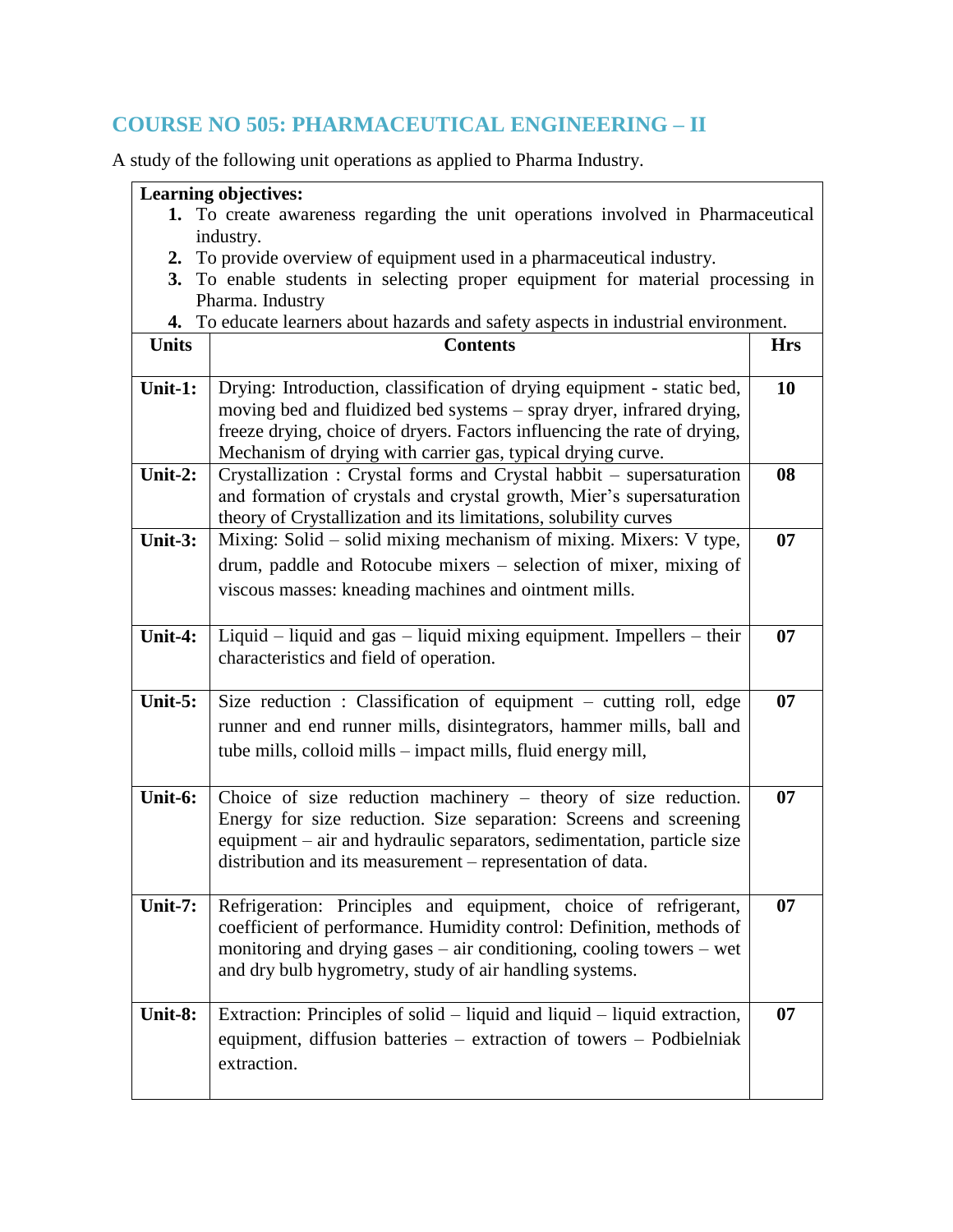#### **Text Books**

- 1. Introduction to Chemical Engineering by Walter L. Badger and Julius T. Banchero.
- 2. Elementary Chemical Engineering by Max S. Peters.
- 3. The theory and practice of Industrial Pharmacy by Leon Lachman, H.A. Lieberman and Joseph L. Kanig.
- 4. Pharma ceutical engineering by K.Sambamurthy published by New age international (P) LTD. Publishers
- 5.

# **COURSE NO 506: PHARMACEUTICAL ENGINEERING – II PRACTICAL**

- I. Determination of radiation constant of brass, iron, unpainted and painted glass (4 experiments).
- II. Steam distillation To calculate the efficiency of steam distillation.
- III. To determine the overall heat transfer coefficient.
- IV. Construction of drying curves (for calcium carbonate and starch).
- V. Determination of moisture content and loss on drying.
- VI. Determination of humidity of air  $-$  i) From wet and dry bulb temperatures  $-$  use of humidity chart, II) Dew point method.
- VII. Surface evaporation To calculate the mass transfer coefficient from water to air.
- VIII. Size analysis by sieving To evaluate size distribution of tablet granulations construction of various size frequency curves including arithmetic and logarithmic probability plots.
	- IX. Size reduction : To verify the laws of size reduction using ball mill.
	- **X.** Demonstration of colloid mill, fluidized bed dryer, freeze dryer and such other major equipments.

#### **Text books:**

**1.** Pharmaceutical engineering Practical manual (unit operations) by Sudhakara Reddy published by Pharma book syndicate.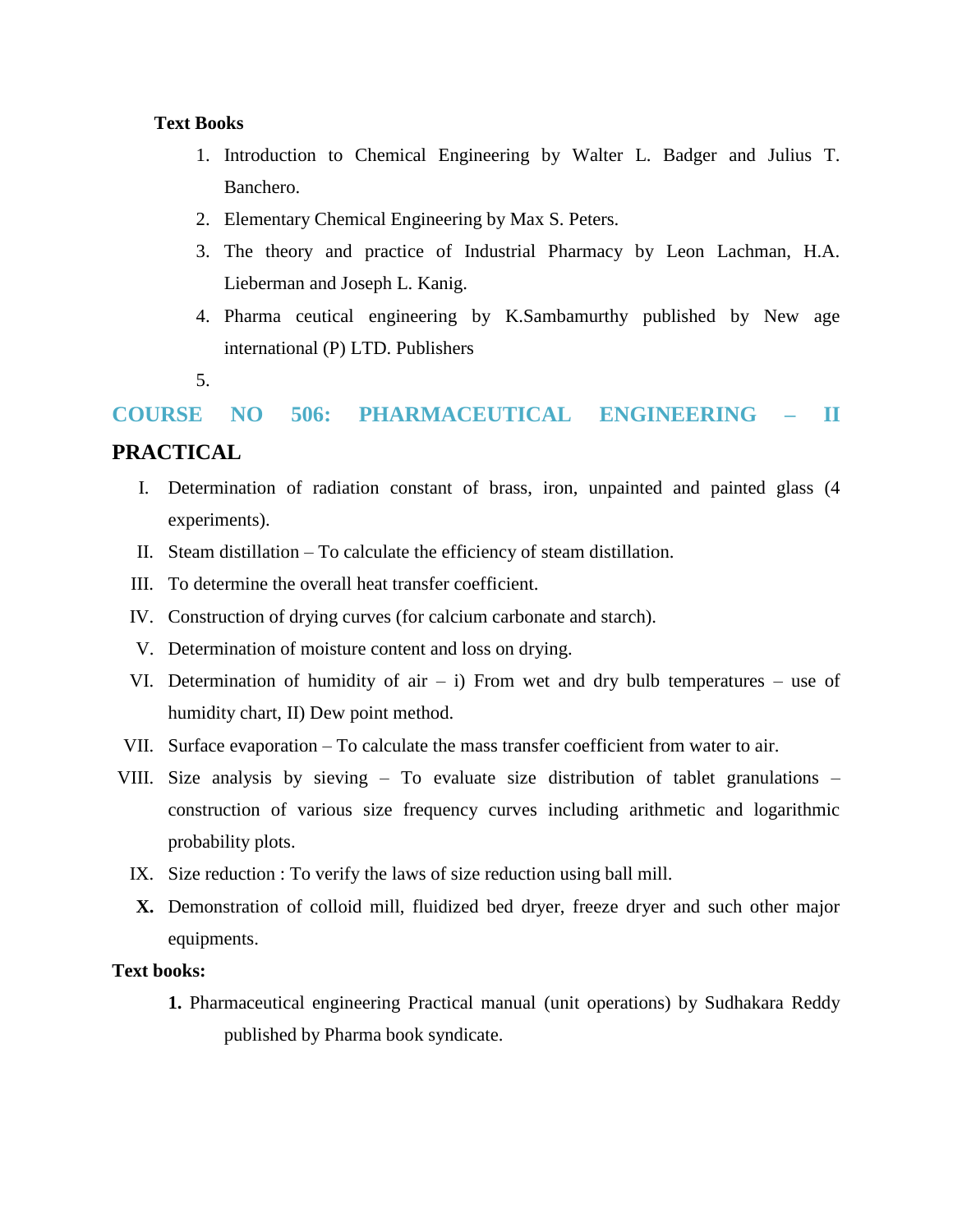# **COURSE N0 507: HOSPITAL & COMMUNITY PHARMACY AND INDUSTRIAL MANAGEMENT**

### **Learning objectives:**

- 1. To understand the organization of a pharmacy unit in a hospital and the responsibilities of a hospital pharmacist.
- 2. To have knowledge on the organization of a community pharmacy
- **3.** To understand the managerial aspects in running a pharmaceutical industry

| <b>Units</b> | <b>Contents</b>                                                                                                                                                                                                                                                                                                                                                                                                                                                                                                          | <b>Hrs</b> |
|--------------|--------------------------------------------------------------------------------------------------------------------------------------------------------------------------------------------------------------------------------------------------------------------------------------------------------------------------------------------------------------------------------------------------------------------------------------------------------------------------------------------------------------------------|------------|
| Unit-1:      | Hospital Pharmacy - Definition, Hospital organization, Pharmacy<br>organization and personnel, Location and layout of a hospital<br>pharmacy unit in a hospital, responsibilities of a hospital pharmacist.<br>therapeutics committee,<br>Pharmacy<br>and<br>Hospital formulary,<br>Dispensing to inpatients (a) Floor stock system, (b)Individual<br>prescription order system, (c) Combination of (a) and (b), Dispensing<br>to out patients                                                                           | 10         |
| Unit-2:      | Drug information center, Central sterile supply, Intravenous drug<br>admixture, Unit dose dispensing, prepackaging in the hospital,<br>Patient counseling-theory, counseling for analgesics and antipyretics,<br>antidiabetics, antibiotics and antihypertensive drugs.                                                                                                                                                                                                                                                  | 08         |
| Unit-3:      | Purchase and inventory control in hospitals and in community<br>pharmacy: Vendor development, Buying techniques, Types of<br>discount, Selection of right source of supply, Purchasing Procedure<br>(Purchase request form, Purchase order form), Receipt of materials<br>and maintenance of records. Factors influencing inventory control,<br>Selective inventory control methods (ABC, VED, SOS), Lead Time,<br>Stockouts, Safety Stocks, Reorder Quantity methods, Economic<br>Order Quantity, Reorder point methods | 07         |
| Unit-4:      | Community Pharmacy:- selection of site, space, lay-out, and legal<br>requirements for starting and maintaining a drug store as per Drugs<br>and Cosmetics Act 1940, Maintenance of registers for drugs of<br>different schedules, Use of computers, Business and healthcare<br>softwares                                                                                                                                                                                                                                 | 08         |
| Unit-5:      | Meaning and Evolution of Management; Planning,<br>organizing,<br>staffing, Directing, Co-ordinating, Reporting and Budgeting;<br>Functions of management with reference to pharmaceutical<br>management.                                                                                                                                                                                                                                                                                                                 | 07         |
| Unit-6:      | Understanding Organisation: Types of organizational structures, line,<br>line & staff & matrix organizational structure. Resistance to change,<br>authority and responsibility                                                                                                                                                                                                                                                                                                                                           | 08         |
| Unit-7:      | Sales promotion: Market research-salesmanship, qualities of a<br>salesman, advertising and window display. Recruitment, training,                                                                                                                                                                                                                                                                                                                                                                                        | 06         |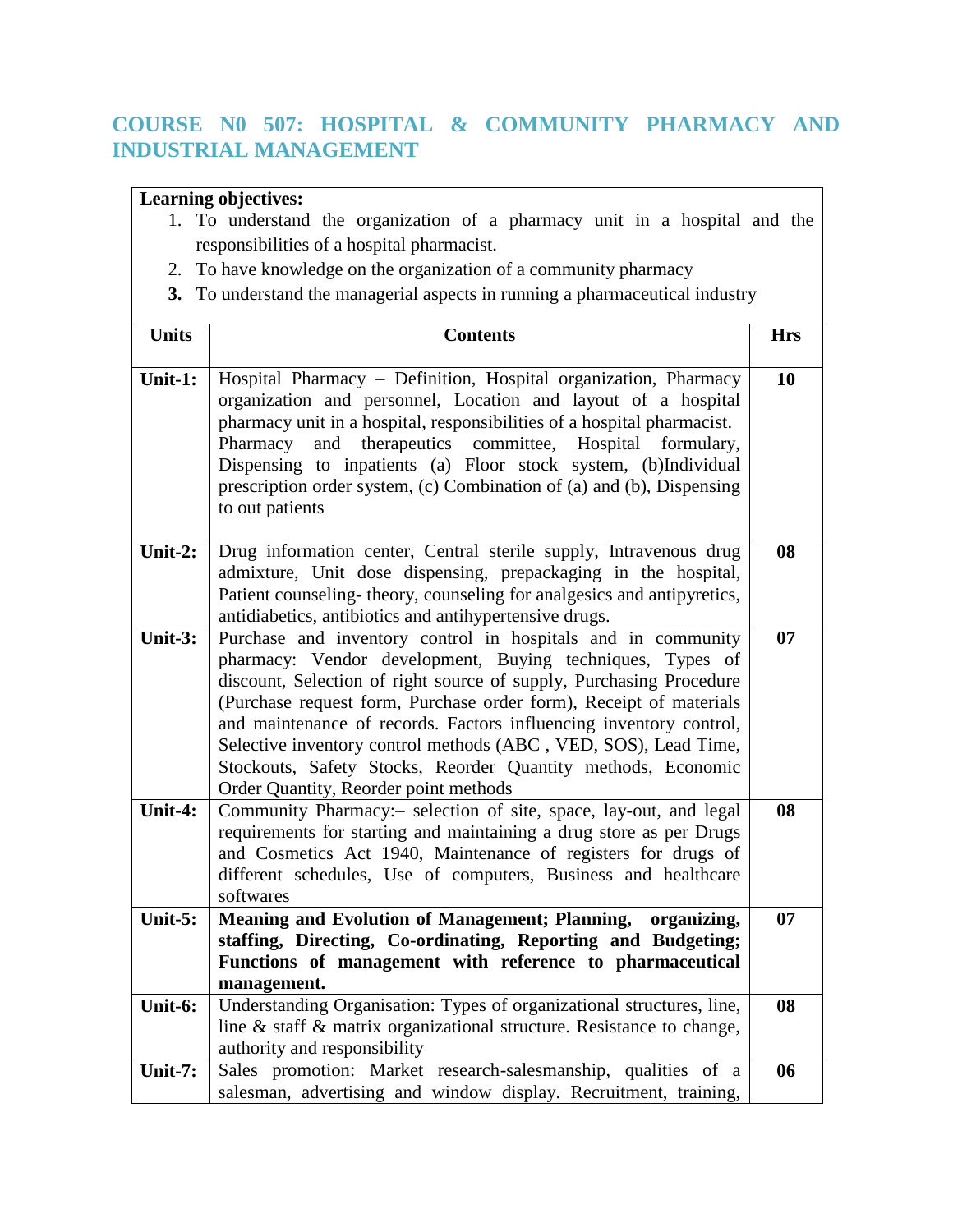|         | evaluation of pharmacists and compensation to the pharmacist.                                                                                             |    |
|---------|-----------------------------------------------------------------------------------------------------------------------------------------------------------|----|
| Unit-8: | Pharmacy finance: Budgeting, budgetary control, types of budgets,<br>Capital requirements, sources of pharmacy capital, Risk management<br>and insurance. | 06 |

### **Reference Books:**

- 1. Merchant and Qadry's text book of hospital pharmacy revised by Dr. Ramesh K Goyal and RK Parikh; BS Shah Prakashan Publications.
- 2. Hospital Pharmacy by William E Hassan, Lea & Febiger, Philadelphia
- 3. Pharmacy management for students and practitioners, by C. Patrick Tharp and Pedro J Lecca.
- 4. Pharmaceutical Production and Management by C.V.S. Subrahmanyam, Vallabh Prakashan Publications

# **B.PHARM VI SEMISTER**

# **COURSE NO 601: PHARMACOLOGY-I THEORY**

### **Learning objectives:**

- 1. To understand pharmacokinetic and pharmacodynamic principles involved in the use of drugs.
- 2. To understand and identify the various factors that can affect the action of drugs.
- 3. To know the various routes of drug administration.
- 4. To know the effect of drugs on different systems of the body.
- 5. To know the drugs used in systemic illness.
- 6. To understand the methods in experimental pharmacology to correlate drug effects with receptors.

| <b>Units</b> | <b>Contents</b>                                                                                                                                                                                                                        | <b>Hrs</b> |
|--------------|----------------------------------------------------------------------------------------------------------------------------------------------------------------------------------------------------------------------------------------|------------|
|              |                                                                                                                                                                                                                                        |            |
| Unit-1:      | General pharmacology: How do drugs act? Receptor and non<br>receptor mechanisms of drug action. Brief introduction to structure<br>activity relationship. Normal and unwanted activities of drugs.<br>Factors influencing drug action. | 08         |
| Unit-2:      | Drugs acting on Central Nervous System: Central depressants-ethyl<br>alcohol, general anesthetics, basal narcotics, hypnotics, analgesic<br>hypnotics, anxiolytics, antipyretic analgesics. CNS stimulants and<br>analeptics.          | 10         |
| Unit- $3:$   | Psychopharmocological<br>antidepressants,<br>Neuroleptics,<br>agents:                                                                                                                                                                  | 08         |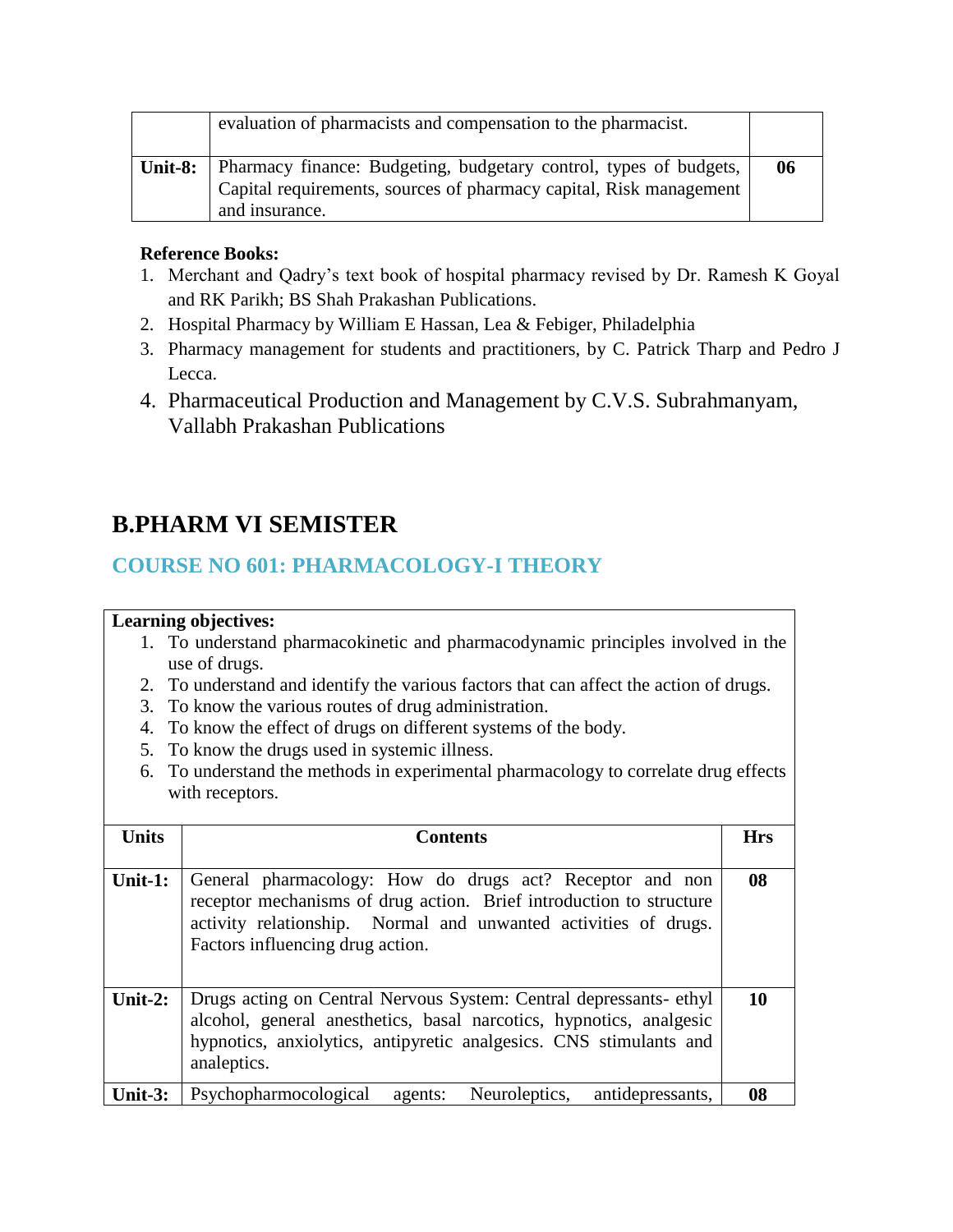|            | anxiolytics, hallucinogens. Habit forming drugs and drugs of<br>addiction.                                                                                                                                                                                 |    |
|------------|------------------------------------------------------------------------------------------------------------------------------------------------------------------------------------------------------------------------------------------------------------|----|
| Unit-4:    | Drugs acting on Autonomic Nervous System: Parasympathomimetic<br>and parasympathetic blocking agents.                                                                                                                                                      | 06 |
| Unit- $5:$ | Drugs acting on Autonomic Nervous System Sympathomimetic and<br>sympathetic blocking agents.                                                                                                                                                               | 06 |
| Unit-6:    | Drugs acting on Ganglionic stimulants and blockers, skeletal muscle<br>relaxants.                                                                                                                                                                          | 06 |
| Unit- $7:$ | Drugs acting on Cardiovascular system: Coagulants, anticoagulants,<br>Drugs acting on blood forming organs, antihypertensive agents,<br>vasodilators, antianginal agents, antiarrhythmics, cardiotonics,<br>plasma substitutes, antihyperlipidemic agents. | 10 |
| Unit-8:    | Drugs acting on the kidney: Diuretics, antidiuretics, drugs useful in<br>urinary tract infections.                                                                                                                                                         | 06 |

### **Text Books:**

- 1.Textbook of Pharmacology by Rang and Dale .
- 2. Essentials of Medical Pharmacology. -KD Tripathi.
- 3.Lippincort's illustrated pharmacology.
- 4.Pharmacology and pharmacotherapeutics by Satoshkar and Bandarkar.

### **Reference Books:**

Pharmacological basis of Therapeutics by Goodman and Gillman. Text book of clinical pharmacology –Bertram.C.Katzung

# **COURSE NO 602: PHARMACOLOGY-I PRACTICAL**

- 1. Excretion of drugs in urine, sweat, saliva in humans.
- 2. Role of acetylcholine in ciliary movement of frog's oesophagus.
- 3. Drug action on the eye of rabbit- (miotic and mydriatic).
- 4. Drug antagonism with pilocarpine and atropine in rabbits.
- 5. To study the analgesic effect of morphine in mice using Tail Flick method
- 6. Effect of Adrenaline and Acetylcholine on frogs rectum in situ.
- 7. Drug action on intact frog heart.
- 8. Action of acetylcholine and nicotine on the rectus abdominis muscle of frog.
- 9. Dose response curve (DRC) with acetylcholine on rectus abdominis muscle of frog.
- 10. Potentiation of acetylcholine response but not of nicotine by eserine on rectus abdominis muscle of frog.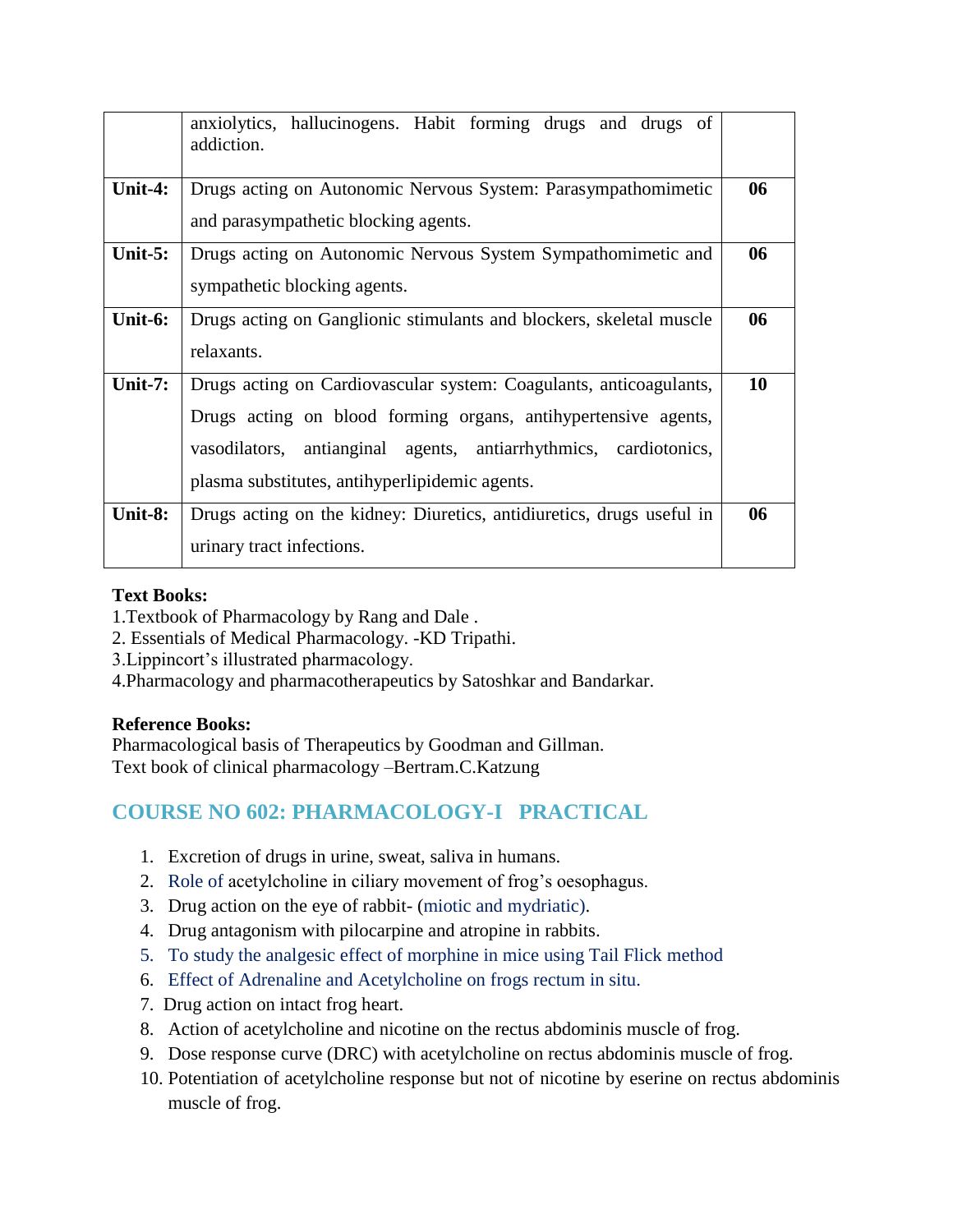- 11. Inhibition of acetylcholine response by curare/procaine/quinidine/pethidine on rectus abdominis muscle of frog.
- 12. Different stages of general anaesthesia using ether in mice.
- 13. Effect of different ions( $Ca^{+2}$ ,  $K^+$ ) on isolated perfused frog heart.
- 14. Effect of digoxin on normal and hypodynamic heart.
- 15. To evaluate Antiepileptic Activity of Drugs (Diazepam or Sodium Valproate) against Chemoshock Induced by Pentylenetetrazole or Picrotoxin in Mice.
- 16. To study the Anticonvulsant Activity of Diphenylhydantoin Sodium (Dilantin Sodium) against Maximal Electroshock Seizures (MES) in Mice.

# **COURSE NO 603: PHARMACEUTICAL CHEMISTRY-V (MEDICINAL CHEMISTRY-II)**

#### **Learning objectives:**

- 1. To give an understanding regarding the use of different name reactions in preparation of some useful compounds for synthesis of simple drug molecules.
- 2. To train the students in safe handling of very reactive chemical reagents by givingsuitable reactions.

| <b>Units</b> | <b>Contents</b>                                                                                                                                                                                                                                                                                      | <b>Hrs</b> |  |  |  |
|--------------|------------------------------------------------------------------------------------------------------------------------------------------------------------------------------------------------------------------------------------------------------------------------------------------------------|------------|--|--|--|
| Unit-1:      | Physico-chemical properties and biological activity: Influence of<br>partition coefficient, covalent bonding, hydrogen bonding, surface<br>activity, redox potentials, chelation, enantiomeris, and geometrical<br>isomerism on biological activity.                                                 | 08         |  |  |  |
| Unit-2:      | Factors affecting absorption, transport, distribution and elimination of<br>drugs, protein binding of drugs.<br>Introduction to the concepts of prodrugs, soft drugs and targeted<br>drugs. Introduction to principles of chemotherapy, chemotherapeutic<br>index, drug resistance, super infection. | 07         |  |  |  |
| Unit- $3:$   | A study of the classification, mode of action, uses and synthesis of<br>specified members in each of the following categories.<br>Antiinfective agents: (a) Ectoparasiticides: Lindane, pyrethrins,<br>sulfurated compounds, benzyl benzoate (b)                                                     | 07         |  |  |  |
| Unit-4:      | A study of the classification, mode of action, uses and synthesis of<br>specified members in each of the following categories.<br>Antiseptics and disinfectants: alcohol, formaldehyde, resorcinol,<br>hydrogen peroxide, benzalkonium chloride, gentian violet, methyline<br>blue and furazolidone. | 08         |  |  |  |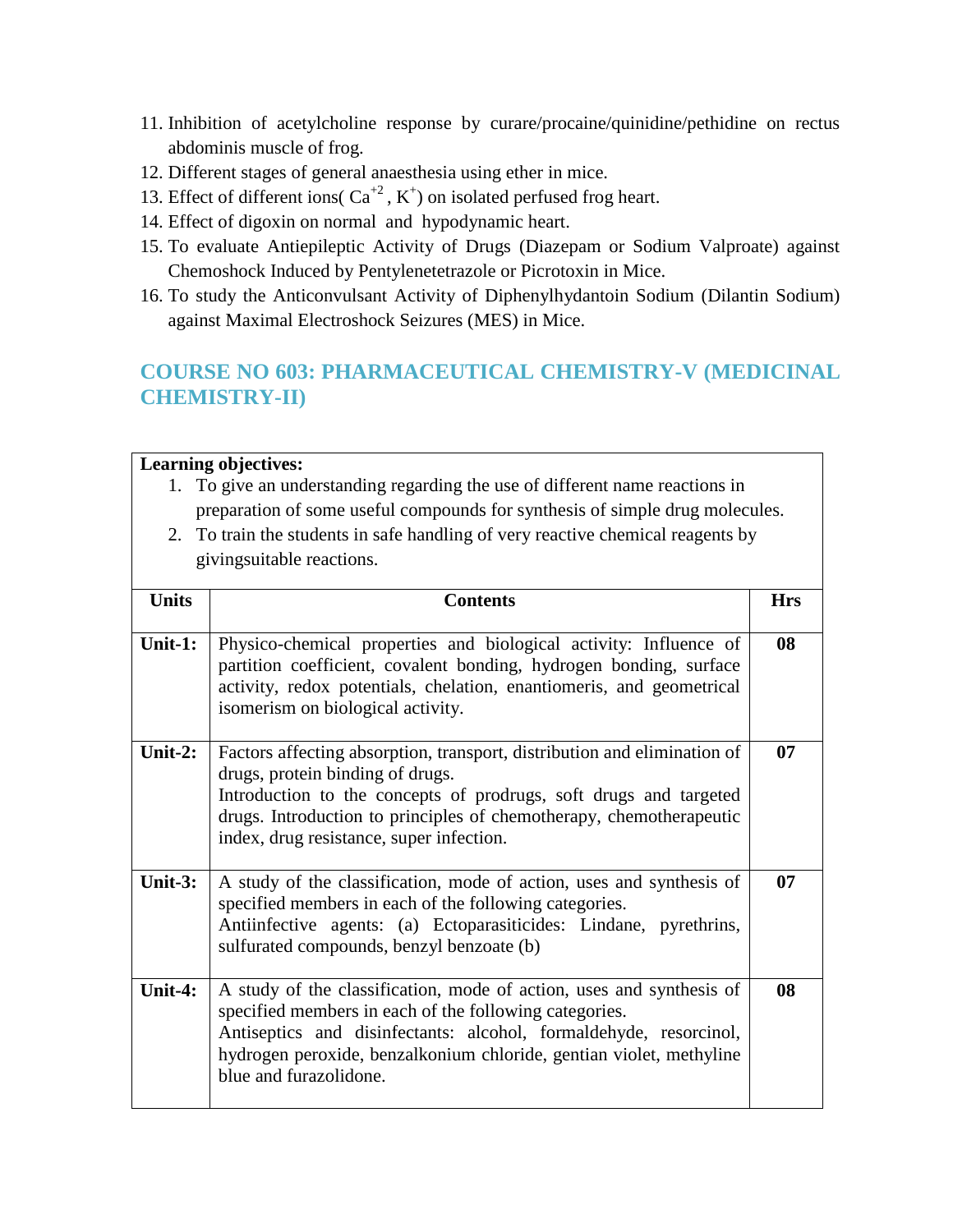| Unit- $5:$ | Sulphonamides: sulfisoxazole, sulphamethazole and sulphathiazole.<br>Antimycobacterial agents: (a)Antitubercular agents: PASA, isoniazid<br>(b) antileprotic agents: dapsone<br>Anthelmintics: diethyl carbamazine citrate, mebendazole, tinidazole,<br>thiabendazole and pyrantel pamoate                                                                                                                                                                                   | 08 |
|------------|------------------------------------------------------------------------------------------------------------------------------------------------------------------------------------------------------------------------------------------------------------------------------------------------------------------------------------------------------------------------------------------------------------------------------------------------------------------------------|----|
| Unit-6:    | chloroquine, primaquine,<br>Antimalarials:<br>mefloquine<br>and<br>pyrimethamine<br>Antiamoebic<br>agents: metronidazole, diloxanide<br>furoate<br>and<br>carbarsone.<br>Antifungal agents: clotrimazole, ketocanazole and tolnaftate.<br>Antiviral agents: acyclovir, zidovudine, idoxuridine and adamantine<br>Cytostatic agents: chlorambucil, cyclophospamide, lomustine,<br>methotrexate, 5-flouro uracil and mercaptopurine                                            | 07 |
| Unit-7:    | Adrenergic drugs: Biosynthesis and metabolism of catecholamines,<br>direct and indirect sympathomimetics, mode of action and structure<br>activity relations, adrenergic blocking agents,<br>synthesis<br>of<br>amphetamine, phenyl ethylamine and isoproterneol.<br>Chlolinergic agents and anticholinesterases: Structural features of<br>acetylcholine, cholinergic agonists, anticholinesterases, synthesis of<br>carbachol, physostigmine, neostigmine and dicyclomine. | 08 |
| Unit-8:    | <b>Diuretics:</b><br>acetazolamide,<br>furosemide, ethacrynic<br>acid<br>and<br>hydrochlorthiazide.<br>Antihypertensives:<br>methyldopa,<br>amlodipine,<br>prazocin<br>and<br>propranolol.                                                                                                                                                                                                                                                                                   | 07 |

### **TEXT BOOKS:**

- 1. Wilson and Gisvold, Textbook of organic, Medicinal and Pharmaceutical Chemistry
- 2. Bently and Driver's Textbook of Pharmaceutical Chemistry
- 3. Remington's Practice of Pharmaceutical Sciences.
- Reference Books
- 1.Organic Chemistry, Vol. I. By I.L.Final
- 2.Essentials of Medicinal Chemistry by Karlkovas
- 3.Medicinal Chemistry, Vol. I,II and III. By A.Burger
- 4.Indian Pharmacopoeia.

### **COURSE NO 604: PHARMACEUTICAL CHEMISTRY-V (MEDICINAL-II)**

### PRACTICALS

1. Preparation of synthetic drugs involving two or three steps such as benzocaine, barbituric acid , methaqualone, cinchophen, phenolphthalein.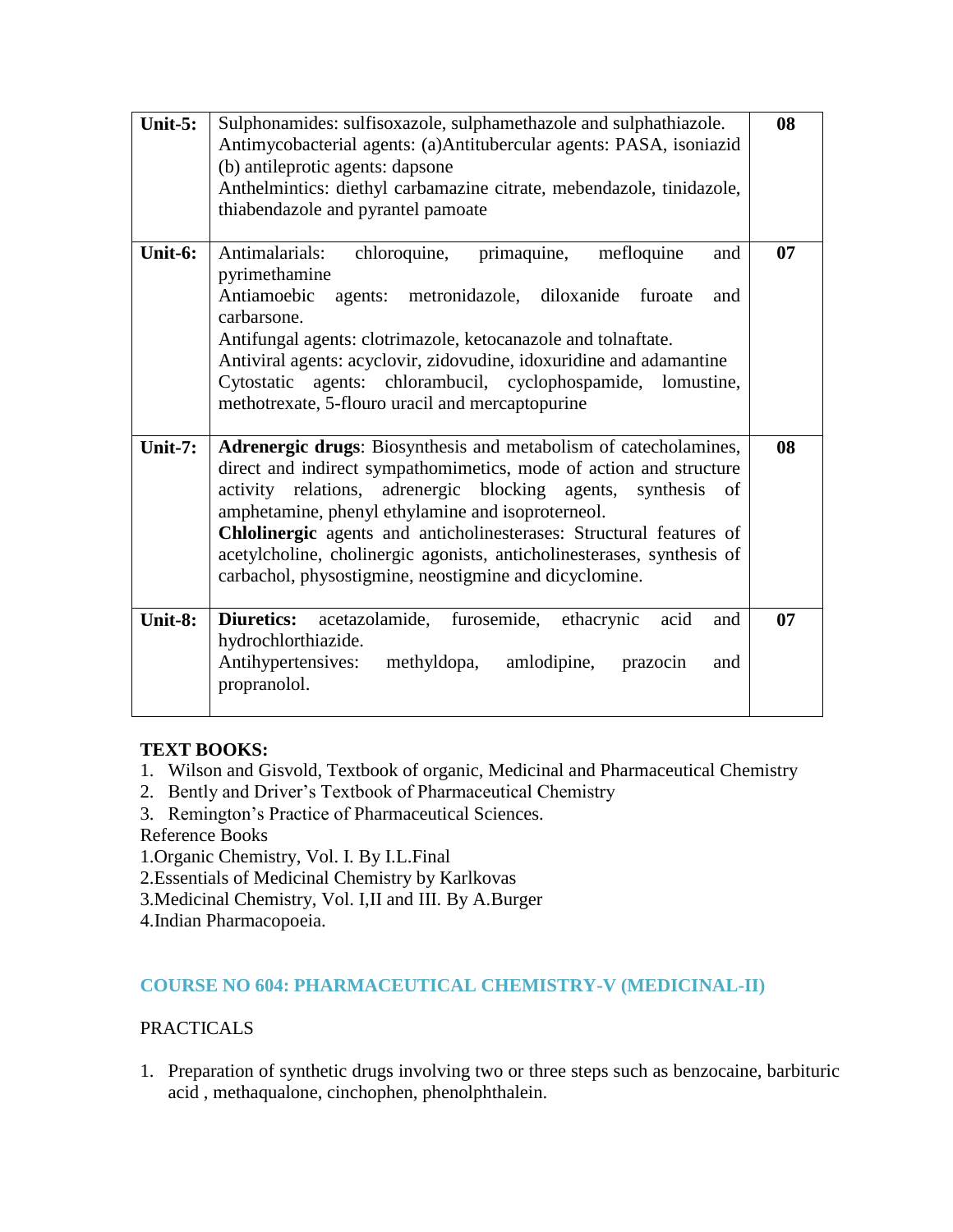- 2. Identification of drugs.
- 3. Analysis of formulations containing drugs studied in theory such as Chloroquine phosphate, metronidazole, diethyl carbamazine, pentobarbitone, dapsone, isoniazid, tolbutamide, sulpha drugs.

# **COURSE NO 605: INDUSTRIAL PHARMACY & COSMETIC TECHNOLOGY**

| <b>Learning objectives:</b>                                                       |                                                                                                                                                                                                                                                                                                                                                                                                                                                                                                           |            |  |  |
|-----------------------------------------------------------------------------------|-----------------------------------------------------------------------------------------------------------------------------------------------------------------------------------------------------------------------------------------------------------------------------------------------------------------------------------------------------------------------------------------------------------------------------------------------------------------------------------------------------------|------------|--|--|
| 1. To understand the formulation and production technology of different dosage    |                                                                                                                                                                                                                                                                                                                                                                                                                                                                                                           |            |  |  |
| forms                                                                             |                                                                                                                                                                                                                                                                                                                                                                                                                                                                                                           |            |  |  |
| 2. To understand the formulation and production technology of different cosmetics |                                                                                                                                                                                                                                                                                                                                                                                                                                                                                                           |            |  |  |
| <b>Units</b>                                                                      | <b>Contents</b>                                                                                                                                                                                                                                                                                                                                                                                                                                                                                           | <b>Hrs</b> |  |  |
| Unit-1:                                                                           | Pre – formulation: Objectives – Protocols –solubility studies (pKa<br>determinations, pH solubility profile and common ion effects, effect<br>of temperature, solubilization, partition coefficient, dissolution), bulk<br>characterization (crystallinity and polymorphism, hygroscopicity,<br>micromeritic properties, particle characterization, density and<br>porosity and powder flow properties), stability analysis (solution<br>stability, solid state stability, drug-excipient compatibility). | 10         |  |  |
| Unit-2:                                                                           | A study of the formulation, process and equipment used in the large<br>scale manufacture, evaluation, and quality control of the following<br>dosage forms. (i)Suspensions (ii) Emulsions (iii) Liquid orals (Syrups<br>and Elixirs) (iv) Semisolids.                                                                                                                                                                                                                                                     | 10         |  |  |
| Unit- $3:$                                                                        | A study of the formulation, process and equipment used in the large<br>scale manufacture, evaluation, and quality control of the following<br>dosage forms. Tablets, Tablet coating -sugar, film and enteric<br>coating, Capsules – hard and soft                                                                                                                                                                                                                                                         | 08         |  |  |
| Unit-4:                                                                           | A study of the formulation, process and equipment used in the large<br>scale manufacture, evaluation, and quality control of the following<br>dosage forms. (i) Parenterals (ii) Other sterile products - eye<br>ointments, eye drops.                                                                                                                                                                                                                                                                    | 07         |  |  |
| Unit-5:                                                                           | (i)Sustained release products (drug complexes, encapsulated<br>granules, slow release granules, tableted slow release granules,<br>matrix tablets) (ii) Microencapsulation and microcapsules (iii)<br>Aerosol preparations                                                                                                                                                                                                                                                                                | 08         |  |  |
| Unit-6:                                                                           | Formulation and preparation of the following Cosmetics - Hand<br>lotions and creams, face powders, baby and bath powders,                                                                                                                                                                                                                                                                                                                                                                                 | 08         |  |  |
| Unit-7:                                                                           | Formulation and preparation of the following Cosmetics -dentifrices,                                                                                                                                                                                                                                                                                                                                                                                                                                      | 06         |  |  |
|                                                                                   | shampoo, lipstick, shaving preparations and hair dyes and creams,                                                                                                                                                                                                                                                                                                                                                                                                                                         |            |  |  |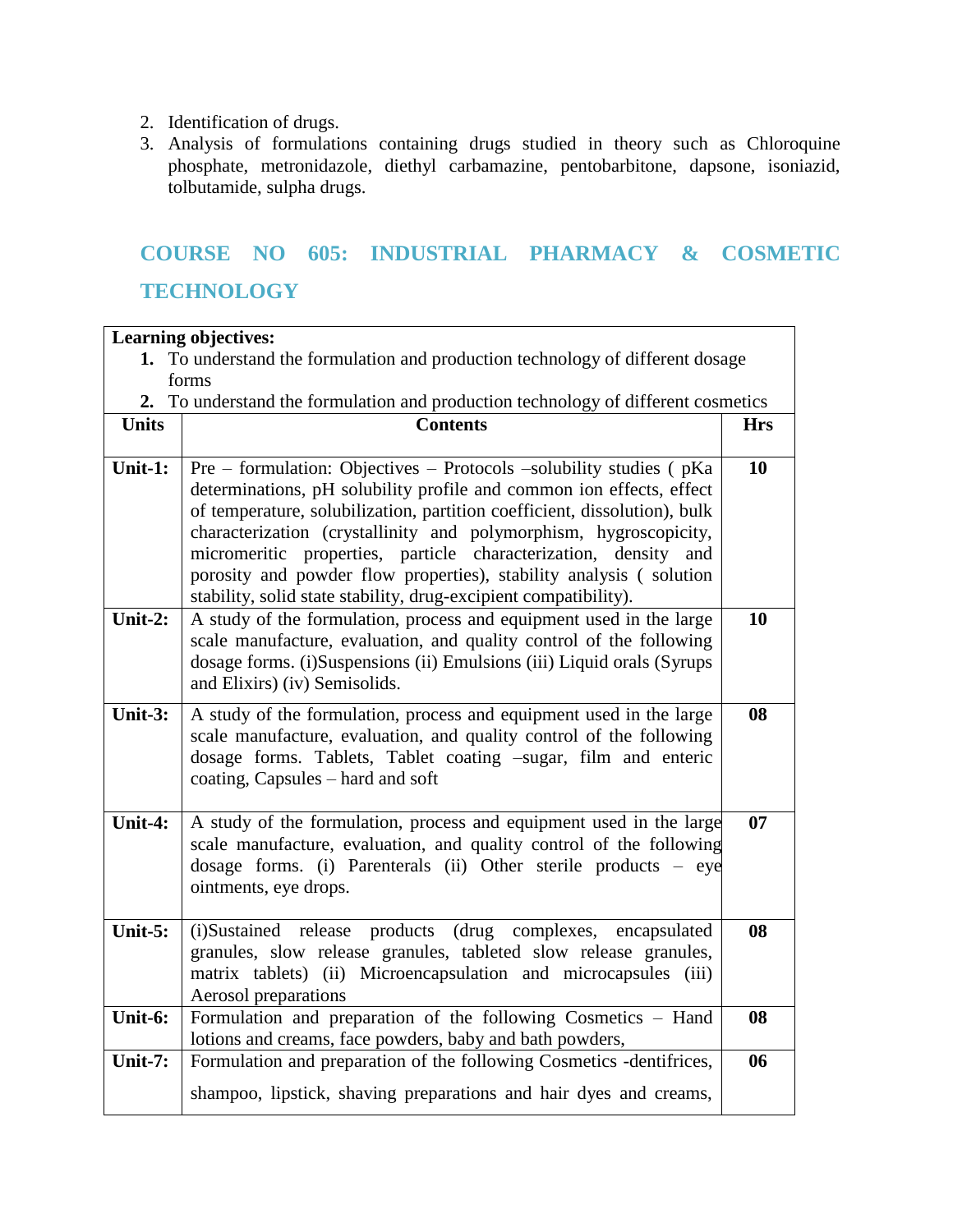| skin creams.                                                                                                                                                                                                   |    |
|----------------------------------------------------------------------------------------------------------------------------------------------------------------------------------------------------------------|----|
| <b>Unit-8:</b> Case studies: Formulation of (i) An antacid product (ii) An ampicillin<br>product for Paediatric use (iii) An antibacterial product for a child<br>(iv) Pain balm (v) An anti-inflammatory gel. | 05 |

### **Text Books:**

- 1. The theory and practice of Industrial Pharmacy by Leon Lachman, H.A. Lieberman and Joseph L. Kanig, CBS Publishers and Distributors.
- 2. Pharmaceutics, The Science of Dosage Form Design, edited by Michael E. Aulton.
- 3. Science and Technology of Cosmetics by Sagarin.
- 4. Remington's Practice of Pharmaceutical Sciences.
- 5. Cosmetics a practical manual by Swarnalata saraf and shailendra saraf published by pharma book syndicate.
- 6. Handbook of Pharmaceutical Manufacturing Formulations, Uncompressed solid products, Volume 2, Sarfaraz K Niazi, CRC Press

# **COURSE NO 606: INDUSTRIAL PHARMACY & COSMETIC TECHNOLOGY PRACTICAL**

Formulation, preparation and quality control of pharmaceutical products (25) covering dosage forms listed in theory. The number of products under each category is as follows:

Tablets – 6, Liquid orals – 4, Emulsions – 3, Capsules – 2, Parenterals – 4, SR Tablets – 2. Cosmetics  $-4$ .

#### **Text Books:**

- 7. The theory and practice of Industrial Pharmacy by Leon Lachman, H.A. Lieberman and Joseph L. Kanig.
- 8. Pharmaceutics, The Science of Dosage Form Design, edited by Michael E. Aulton.
- 9. Science and Technology of Cosmetics by Sagarin.
- 10. Remington's Practice of Pharmaceutical Sciences.